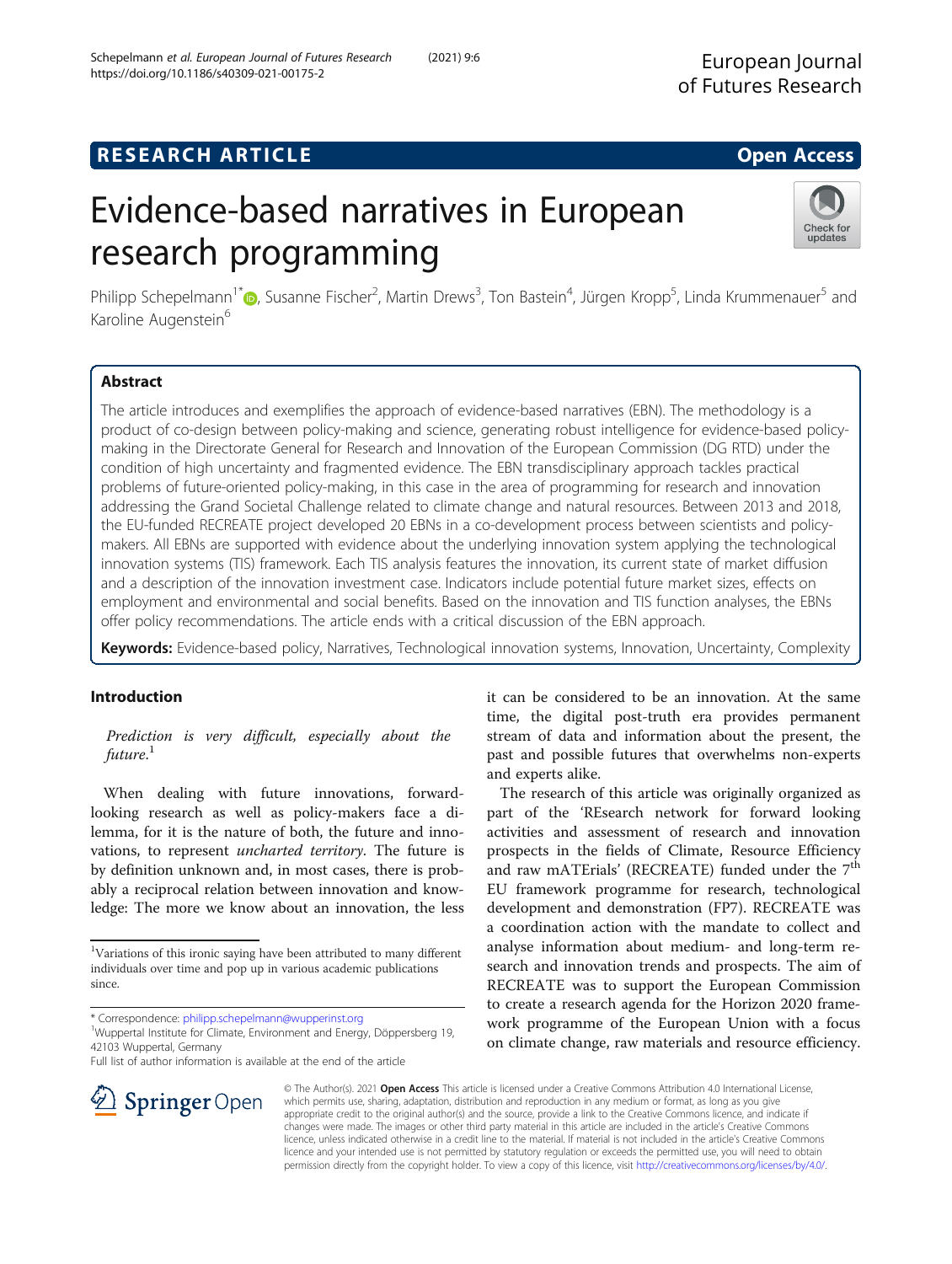For this purpose, the RECREATE network undertook a number of activities including the development of a scoreboard and different scenarios.

From 2013 to 2018, the RECREATE researchers in collaboration with staff of the European Commission's Directorate General for Research and Innovation (DG RTD) have co-designed an approach, which we are referring to as evidence-based narratives (EBN). The approach aims to reduce complexity for effective communication with decision-makers under the condition of uncertainty. As we have received encouraging feedback from practitioners—from public administrators as well as from corporate executives—we believe it to be worthwhile to present it to the readers of the European Journal for Future Studies.

The following sections present the theoretical background against which RECREATE has developed the EBNs. The method chapter will give detailed description of the co-design process. Finally, the article will conclude by outlining and discussing the elements, advantages and limitations of EBNs as a tool for science-policy communication.

#### Policy-making and uncertainty

In the continuum from certainty to uncertainty, quantitative assessment methods such as computer-based modelling seem to be appropriate in cases of certainty and calculable risks [[1\]](#page-11-0) (Table 1). However, most policy questions related to innovation and sustainability transitions are on the other side of the spectrum dealing with unstable, globally connected systems far from certainty. Therefore, any assessments about future innovations seem to require a generation of intelligence, which does not reproduce and rely on certainty, but which is fit to deal with uncertainty.

In the following sections, we will outline how science can make sense of future developments in an uncertain and complex world and how individuals, including policy-makers, deal with it. As there is a significant discrepancy between both approaches, there is a need for a science communication that can bridge the gap.

#### Quantitative and qualitative methods to approach the future

For venturing into the uncertain, scientists use quantitative and qualitative approaches. The most common

**Table 1** Conditions for decision-making and information-base [\[2\]](#page-11-0)

| Certainty             | Uncertainty                                                        |
|-----------------------|--------------------------------------------------------------------|
|                       | Stable and predictable system  Instable globally connected systems |
| Few risk factors      | Many risk factors                                                  |
| Large amounts of data | Few data                                                           |
| Complex modelling     | Rules of thumb                                                     |

quantitative approach is forecasting [[2\]](#page-11-0), which attempts to describe in some detail a hypothetical sequence of future events by looking at trends in past and present data. Any forecasting, scenario analysis will draw on certain assumptions and is based on plausible conclusions [[3\]](#page-11-0). *Backcasting*, in contrast, starts with the (normative) definition of a desirable state in the future (e.g. the 1.5 °C goal of the Paris Agreement) and identifies possible pathways to this future [[4,](#page-11-0) [5](#page-11-0)]. Both approaches are difficult and constrained when it comes to predicting future innovations: Forecasting relies on past and present data (time series, longitudinal data, etc.), which might be available for the societal challenge to be addressed but, in most cases, will not be available for future innovations. Backcasting can be an effective planning tool for innovation, but it is only as good as their assumptions on innovations, their constraints and their interdependence [\[3](#page-11-0)].

Quantitative techniques based on scenario calculations are usually complemented or embedded with qualitative argumentation ideally based on rules and standard approaches that improve transparency and replication [\[6](#page-11-0)]. An example of such a qualitative argumentation to assessing the impacts of policy decisions on the environment is the so-called *evidential reasoning* (ER) [[7\]](#page-11-0), which aims at identifying evidence and drawing logical conclusions as a key to problem solving, learning and critical thinking. In line with critical rationalism, ER defines positive evidence, if there is no indication for the opposite (falsification), and it is therefore considered to be true. Another prominent example is the so-called casebased reasoning  $[8]$  $[8]$ , which—in plain words—solves new problems based on the solutions that solved similar problems in the past. Case-based reasoning is a prominent type of analogy solution creation and a fundamental component of the decision-making process of individuals as we will see in the next section of this article. In line with the classical model of argumentation, this kind of reasoning should be supported by practical arguments rather than absolute theories [[9\]](#page-11-0). The claims of the argumentation should be based on evidence. The warrant, which logically connects the evidence to the claim, should be backed up and defended against potential rebuttal and eventually be further qualified [\[10](#page-11-0)].

#### Simple heuristics

Cognitive research suggests that individuals to deal with complexity by applying simple heuristic and rules of thumb [[11](#page-11-0), [12\]](#page-11-0). The human mind is generically adapted to uncertainty  $[1]$  $[1]$ : Under the condition of complexity and uncertainty, individual decision-making is not primarily guided by statistics, calculations and complex modelling, but by simple rules of thumb and 'gut feeling', which is the result of individual and biological conditioning [[13\]](#page-11-0). For example, executives of large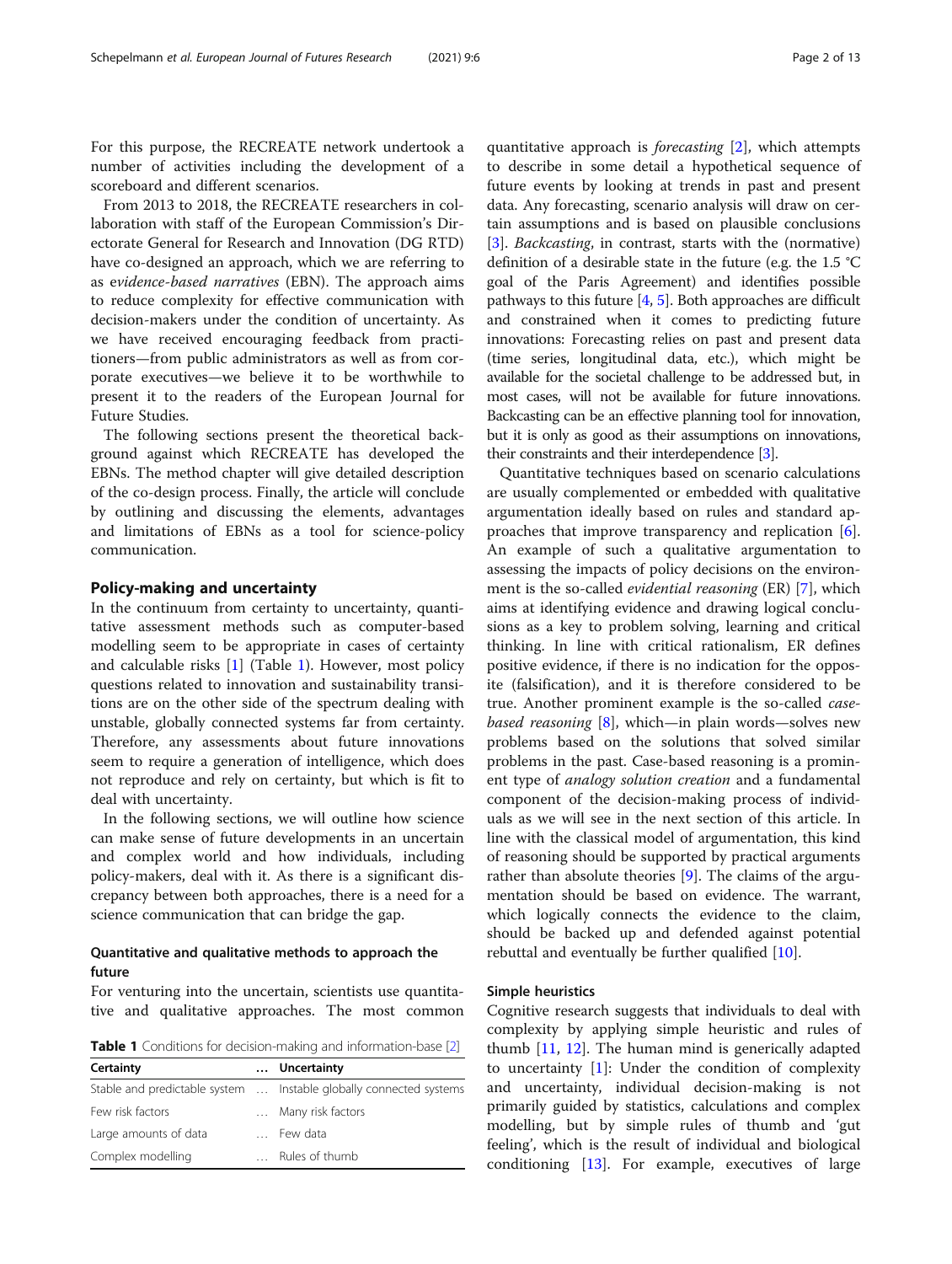organisations (e.g. in the private sector) tend to rely on their gut feeling. This is in contrast with the general preference in policy-making for legitimizing collective decision-making with 'objective' data. Gigerenzer shows that in practice the discrimination of simple heuristics in collective decision-making can ultimately lead to second best solutions. Another, quite frequent phenomenon in public policy-making is the ex-post construction of evidence for legitimizing political decisions, which were originally based on intuition. Gigerenzer's findings are of high practical value for evidence-based policy-making, because they explain how complexity in science and policy-making could be reduced in a way that is more appropriate to the human cognitive condition. The necessity to reduce complexity by introducing simple rules of thumb seems to be counter-intuitive, if not avoided. The more attractive intuitive assumption and prevailing tendency in evidence-based policy-making seems to be that complex problems need to be addressed with increasingly complex quantitative methods, models and tools often in combination with complex reasoning and theories.

The way how simple heuristics could find their way into science and policy-making could be by the construction of narratives.

#### Narratives

[N]arrative is the preferred heuristic employed by all for the purposes of making sense of the world [...]. In plain language, people tell and remember stories ([\[14](#page-11-0)], p. 13).

Research on the use and relevance of narratives is based on the understanding of the 'homo narrans' [[15](#page-11-0), [16\]](#page-11-0), as a 'storytelling animal' [\[17](#page-11-0)], who learns and understands in a narrative mode  $[18]$  $[18]$  by selecting and ordering facts to give them meaning. All human action depends on how this process unfolds in narrative patterns that create meaning and order ([\[19](#page-11-0)], p. 23).

The human need for narratives is well reflected in the scientific literature [\[20](#page-11-0)–[26\]](#page-11-0). In addition to the discussion of philosophical, psychological and anthropological aspects of narratives, different authors have proposed the use of narrative for analytical purposes in a number of scientific disciplines [\[27](#page-11-0)–[33\]](#page-11-0).

In principle, the term narrative describes the way specific items are put into a coherent story. Coherence and order are achieved by developing a plot and providing a temporal context, usually along the basic structure of beginning, middle and end  $[34–37]$  $[34–37]$  $[34–37]$  $[34–37]$  $[34–37]$ . Narrative can thus be distinguished from other forms of written or spoken text. The specific features that make narrative a particularly relevant form in the context of the social sciences are (1) relationality of parts, (2) causal emplotment, (3) selective appropriation and (4) temporality, sequence and place [[38\]](#page-12-0). Applied to the context of research programming and the task of dealing with evidence and heuristics in transdisciplinary settings, we follow the systematization originally developed by Somers and Gibson [\[38\]](#page-12-0), spelling out these narrative features for developing evidence-based narratives:

- 1. A narrative contains various elements that are related to each other in such a way that they form a coherent whole.
- 2. These elements are connected by a causal pattern, a logical course of action. They are given meaning insofar as they contribute to the development of the storyline—not because they fit into a chronological order or belong to specific categories (as for instance in a list or a strictly scientific text).
- 3. It can be shown that this type of emplotment in a coherent narrative necessarily means that items of evidence have been selected from a (theoretically) infinite number of potentially relevant items. It is important to note that in this way, narratives function as a means of interpreting and structuring reality.
- 4. A narrative structures evidence in time and space resulting in a specific (not necessarily chronological) sequence.

#### Purpose of EBNs at the science-policy interface

Narrative and heuristics cannot replace complex modelling in analysing dynamics of predictable systems, but for supporting innovation and sustainability transitions they offer in most cases an adequate basis for policydevelopment, at least in the early stages of the policy cycle. Thus, narratives have the potential of a strategy tool as boundary object [\[39](#page-12-0)] at the science-policy interface improving processes of translation and knowledge integration. Based on the recognition of the strategic potential as boundary object, we have developed the evidence-based narrative in a co-design process with the European Commission; a process we will describe in detail in the following section. Before diving into its evolution, we summarize the operational objectives  $(OBI-x)$  of generating an EBN:

- (OBJ-1) to collect evidence about innovations, preferably from stakeholders that were involved in the implementation of the innovation in question
- (OBJ-2) to get a preliminary assessment of environmental and socio-economic impacts of the innovation
- (OBJ-3) to provide a systemic view on the functioning of the innovation system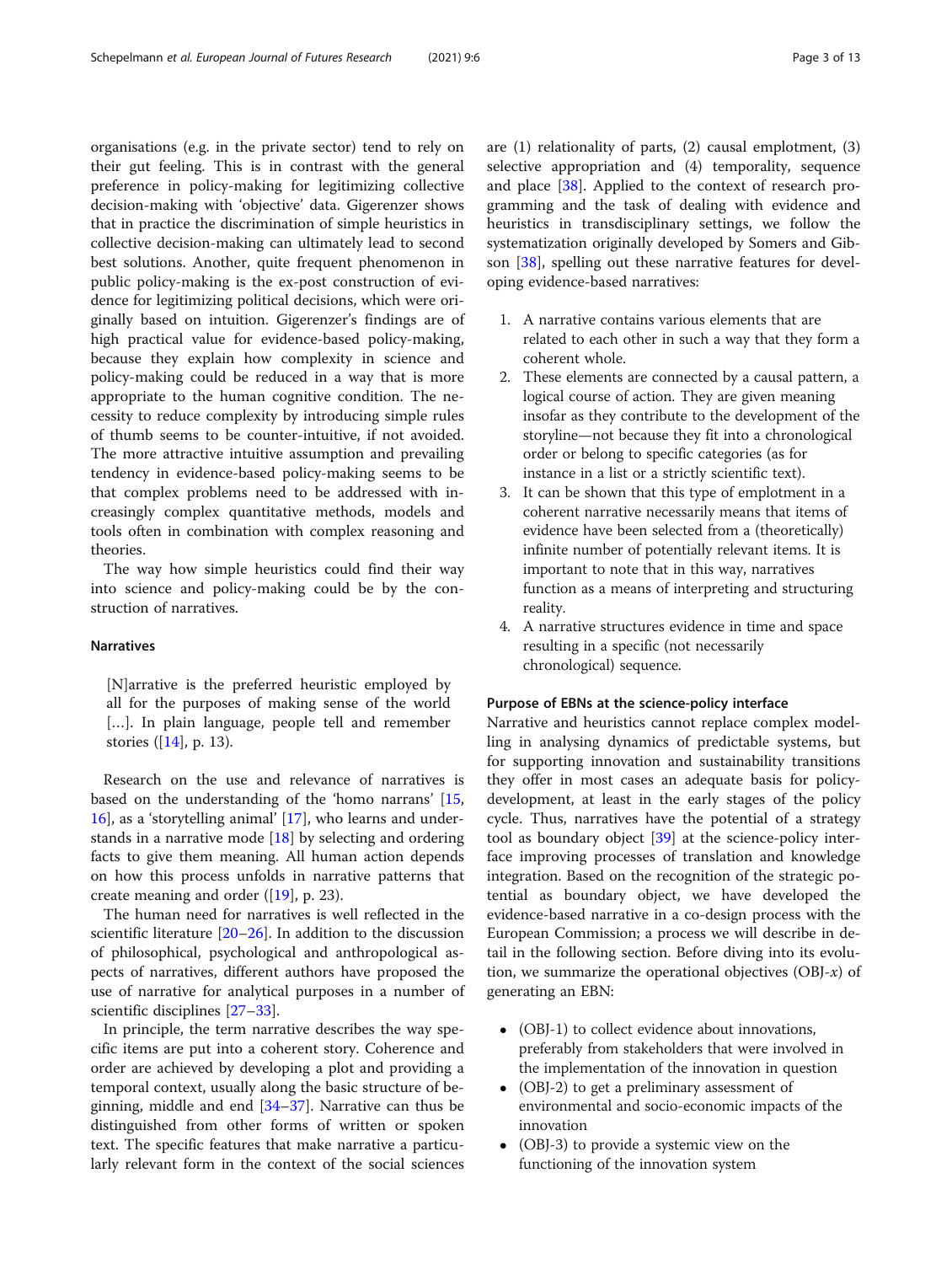(OBJ-4) to draw policy recommendations for research and innovation policy.

#### Co-design of the method

To support narratives with robust evidence seems to be quite straightforward but the approach has evolved over time. The EBN method was subject to a process of codesign at the interface of demand from policy-making (i.e. DG RTD of the European Commission) and supply of scientific evidence from research (i.e. RECREATE). At the beginning of the process in May 2014, the director of Directorate I 'Climate Action and Resource Efficiency' at DG RTD formulated three political priorities, which would become the thematic focus of the EBN development:

- 1. Realising a circular economy through a systemic approach to eco-innovation (SEI)
- 2. Making Europe a world leader in nature-based solutions (NBS), and
- 3. Creating a market for climate change services (CIS).

DG RTD asked specifically for narratives, underpinned by robust evidence, which would allow to put research and innovation funding in relation to the primary political objectives of the Juncker Commission, i.e. to promote employment and economic growth after the financial crisis.

After internal discussions and meetings of the RECR ATE researchers, the term 'evidence-based narratives' (EBNs) had been proposed to DG RTD, expressing the intention to support DG RTD in the development of narratives, with a link to a scientific evidence-base. After that the consortium members started to collect a large number of potential case studies. The following selection process was based on the discussion and interaction between the Commission services and RECREATE consortium, which had resulted in stressing the objective that the EBNs should make the case for an investment related to markets of the future, cost-benefit-ratios, a potential for upscaling at European scale, assessment of market size, effects on employment, etc. In brief, the intention was to frame the narratives primarily economically, while the creation of positive impacts on the environment were presumed as they had evolved within the context of challenge 5. The underlying assumption was this language would resonate best with the political priorities of the College of Commissioners. Other social or ecological considerations related to the Societal Challenge 5 appeared to be less of a priority.

The framing of narratives on innovations and their related expectations has an important role in shaping scientific and technological change with significant normative implications [[40\]](#page-12-0). In the process of co-design of

the method with the European Commission, the RECREATE consortium avoided normative choices by leaving the overall political framing to the European Commission. The scientists accepted the political framing and expectations of DG RTD as given hypotheses about the potentials of the different innovations which would be tested in the envisaged collection and processing of evidence. Thus, the EBN approach was not meant to legitimize the European Commission's claims and expectations on relevant innovations, but to see whether these expectations (e.g. related to the political priorities such as growth and employment) would be sufficiently supported by evidence or not.

Between July and September 2014, the RECREATE consortium organized the case collection in a sequence of interaction loops with scientists and industrial partners. In September, about 90 proposals had been collected: 18 on nature-based solutions, 26 on climate information services, 45 on systemic eco-innovation. The evidence-base including their economic and environment potential, availability of quantitative qualitative evidence, scalability, the link to research and innovation as well as their level of maturity had been very uneven.

Eventually, the researchers convened a special meeting in which they selected best cases based on their expert judgement. Fourteen cases (Table [2,](#page-4-0) phase 1) were chosen; amongst them, 7 related to systemic approaches to eco-innovation (SEI), 3 to nature-based solution (NBS) and 4 to climate information services (CIS). The 14 cases spanned very different kinds of innovations, scope and settings, e.g. from technological to nontechnological and social innovations, and from commercial to non-for-profit product and service development at individual, sector or community levels. As a common framework, the RECREATE team agreed to apply the logical structure of the technology innovation systems framework (TIS) [[41\]](#page-12-0) for collecting the evidence to support the narratives. The TIS framework was a natural choice since it encapsulates many of the desired narrative characteristics suggested by Somers and Gibson [[38](#page-12-0)] to provide a systemic view on the functioning of the innovation system (OBJ-3). Hence as a tool, it imposes a well-defined and delimiting structure, it also frames interdependencies and causality and thereby a temporal—and arguably a spatial—sequence of things. The researchers translated the TIS framework into a standard template guiding the subsequent research.

The technology innovation system (TIS) framework is based on the idea that the analysis of the targeted dynamic innovation diffusion should focus on systematically mapping the activities that usually take place in innovation systems and finally resulting in the innovation diffusion. In technological environments, this framework has the power to broaden the view of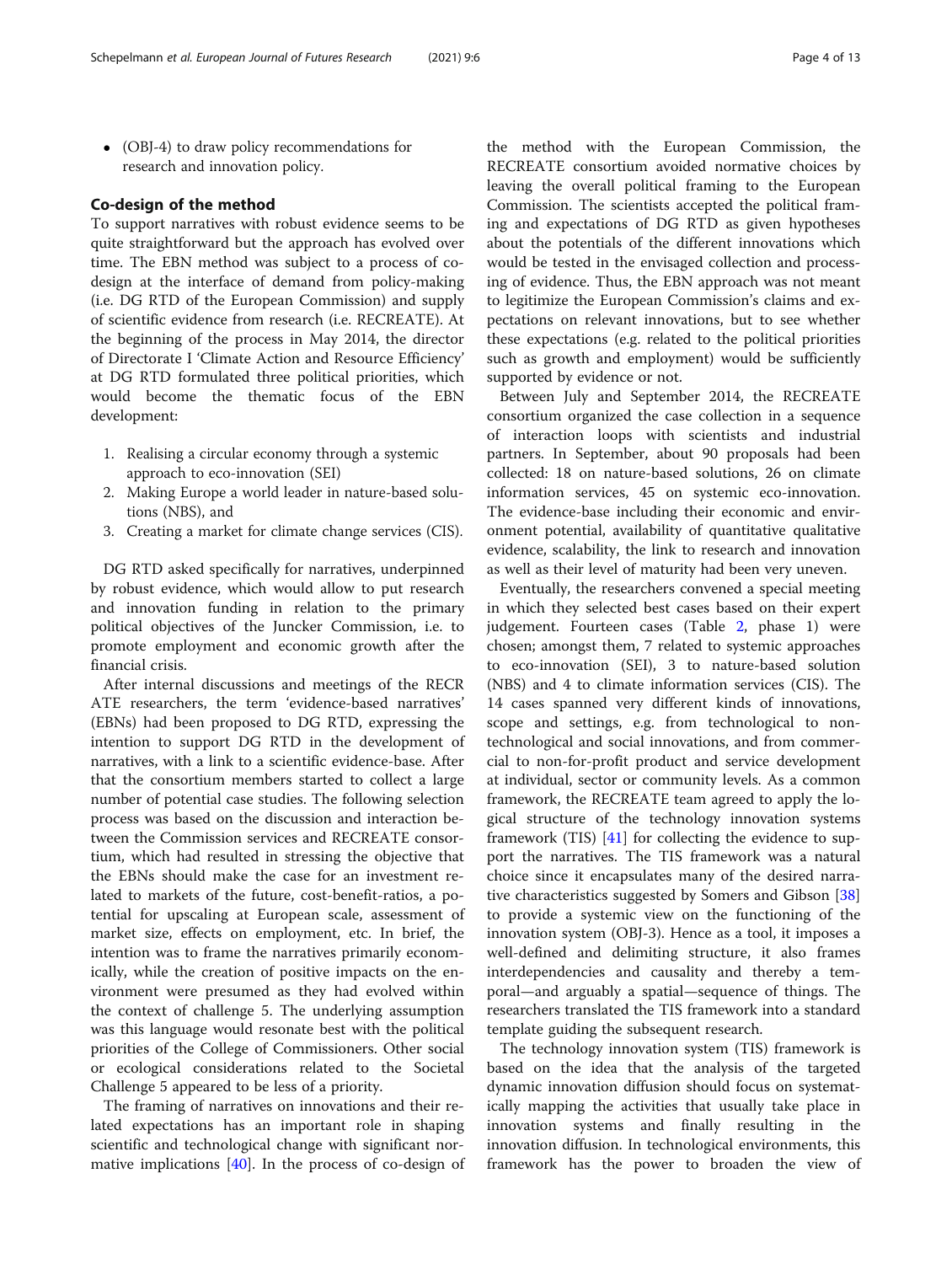| No    | Phase             | <b>Deliverable</b> | <b>Title</b>                                                               | L          | Ш         | Ш            |
|-------|-------------------|--------------------|----------------------------------------------------------------------------|------------|-----------|--------------|
|       | [1]               | 2015, D4.1         | Biodiesel from waste oil and fats                                          | <b>SEI</b> | T.        | $\mathsf{R}$ |
| 2     | [1]               | 2015, D4.1         | Bioethanol from residues and waste                                         | <b>SEI</b> | T         | R            |
| 3     | $[1]$             | 2015, D4.1         | Black liquor gasification for DME synthesis                                | <b>SEI</b> | T.        | R            |
| 4     | [1]               | 2015, D4.1         | Concerted stakeholder action advancing the recycling of plastics           | <b>SEI</b> | <b>NT</b> | R            |
| 5     | $[1]$             | 2015, D4.1         | Cross-sectoral learning from steel recycling                               | <b>SEI</b> | NT        | <b>NR</b>    |
| 6     | $\lceil 1 \rceil$ | 2015, D4.1         | Recovery and recycling of rare earth elements from End-of-Life products    | <b>SEI</b> | T         | R            |
| 7     | $\lceil 1 \rceil$ | 2015, D4.1         | Selling Solar Services                                                     | <b>SEI</b> | <b>NT</b> | R            |
| 8     | $[1]$             | 2015, D4.2         | Cost savings from health provision by green urban space                    | <b>NBS</b> | NT        | R            |
| 9     | [1]               | 2015, D4.2         | Sustainable urban drainage systems                                         | <b>NBS</b> | T.        | R            |
| 10    | $[1]$             | 2015, D4.2         | Use of natural solutions for protecting cities from flooding               | <b>NBS</b> | T.        | R            |
| 11    | $[1]$             | 2015, D4.3         | Cl:Grasp                                                                   | <b>SEI</b> | <b>NT</b> | R            |
| 12    | $[1]$             | 2015, D4.3         | Climate media factory                                                      | <b>CIS</b> | <b>NT</b> | $\mathsf{R}$ |
| 13    | $[1]$             | 2015, D4.3         | Copenhagen climate adaptation plan                                         | <b>CIS</b> | <b>NT</b> | R            |
| 14    | [1]               | 2015, D4.3         | Factor CO <sub>2</sub>                                                     | <b>CIS</b> | <b>NT</b> | R            |
| 2(2)  | $[2]$             | 2015, D4.7         | Ethanol from residues and wastes*                                          | <b>SEI</b> | T.        | R            |
| 7(2)  | $[2]$             | 2015, D4.7         | Selling Solar Services*                                                    | <b>SEI</b> | <b>NT</b> | R            |
| 9(2)  | $[2]$             | 2015, D4.7         | Sustainable urban drainage systems*                                        | <b>NBS</b> | T         | R            |
| 10(2) | $[2]$             | 2015, D4.7         | Use of natural solutions for protecting cities from flooding*              | <b>NBS</b> | T         | R            |
| 13(2) | $[2]$             | 2015, D4.7         | Urban climate information services - Copenhagen*                           | <b>CIS</b> | <b>NT</b> | R            |
| 15    | $[3]$             | 2017, D4.4         | Economics of waste prevention*                                             | <b>SEI</b> | <b>NT</b> | R            |
| 16    | $[3]$             | 2017, D4.4         | ICT-based waste and resource management*                                   | <b>SEI</b> | T.        | R            |
| 17    | $[3]$             | 2017, D4.4         | Utility of municipal waste water in a green economy                        | <b>SEI</b> | <b>NT</b> | R            |
| 18    | $[3]$             | 2017, D4.5         | Free-floating electric car-sharing                                         | <b>SEI</b> | T.        | R            |
| 19    | $[3]$             | 2017, D4.5         | Service-based remanufacturing                                              | <b>SEI</b> | <b>NT</b> | R            |
| 20    | $[3]$             | 2018, D4.6         | Risk appraisal toolboxes based on climate and weather data for urban areas | <b>CIS</b> | NT        | <b>NR</b>    |

<span id="page-4-0"></span>**Table 2** 20 different EBNs as output of RECREATE activities between 2014 and 2018

Category I assigns the EBNs to the DG RTD political priorities (SEI, NBS or CIS); Category II distinguishes between technological innovations (T) and nontechnological innovations (NT); Category III defines the readiness level and differentiates between innovations that are developed and ready for use and diffusion (R) and those that are still under development and therefore not ready yet for diffusion (NR). \* = This EBN resulted in a Policy Brief being issued additionally

innovators by taking into account 'softer' aspects that are required for an innovation to succeed and to be implemented. The collections of activities that are supportive of implementation of innovations are considered to be functions of innovation systems. An innovation system analysis is based on seven functions [[41\]](#page-12-0):

- 1. 'Entrepreneurial activities' (EA) maps the level of concrete actions taken by new entrants or incumbent companies generating and taking advantage of new business opportunities. Possible indicators may comprise the number of new entrants, diversification activities of incumbent actors.
- 2. 'Knowledge development' (KDev) maps the system's ability to learn, either by searching (research) or by doing (development). Possible indicators may comprise the number of R&D projects, patents or technology learning curves.
- 3. 'Knowledge diffusion through networks' (KDiff) maps the flow of information exchange within knowledge networks. Possible indicators may comprise number of workshops and conferences devoted to the specific innovation and other network activities.
- 4. 'Guidance of the search' (GoS) maps the selection from the results of the knowledge developing activities. Since financial resources are limited, strategic decisions by industry and government set foci guiding future investments and influencing the direction of change. Possible indicators may comprise targets set by industry or government and number of journal articles related to the specific innovation.
- 5. 'Market formation' (MF) maps the competition process with the embedded solution the innovation aims to replace or to change. Possible indicators may comprise the number of introduced niche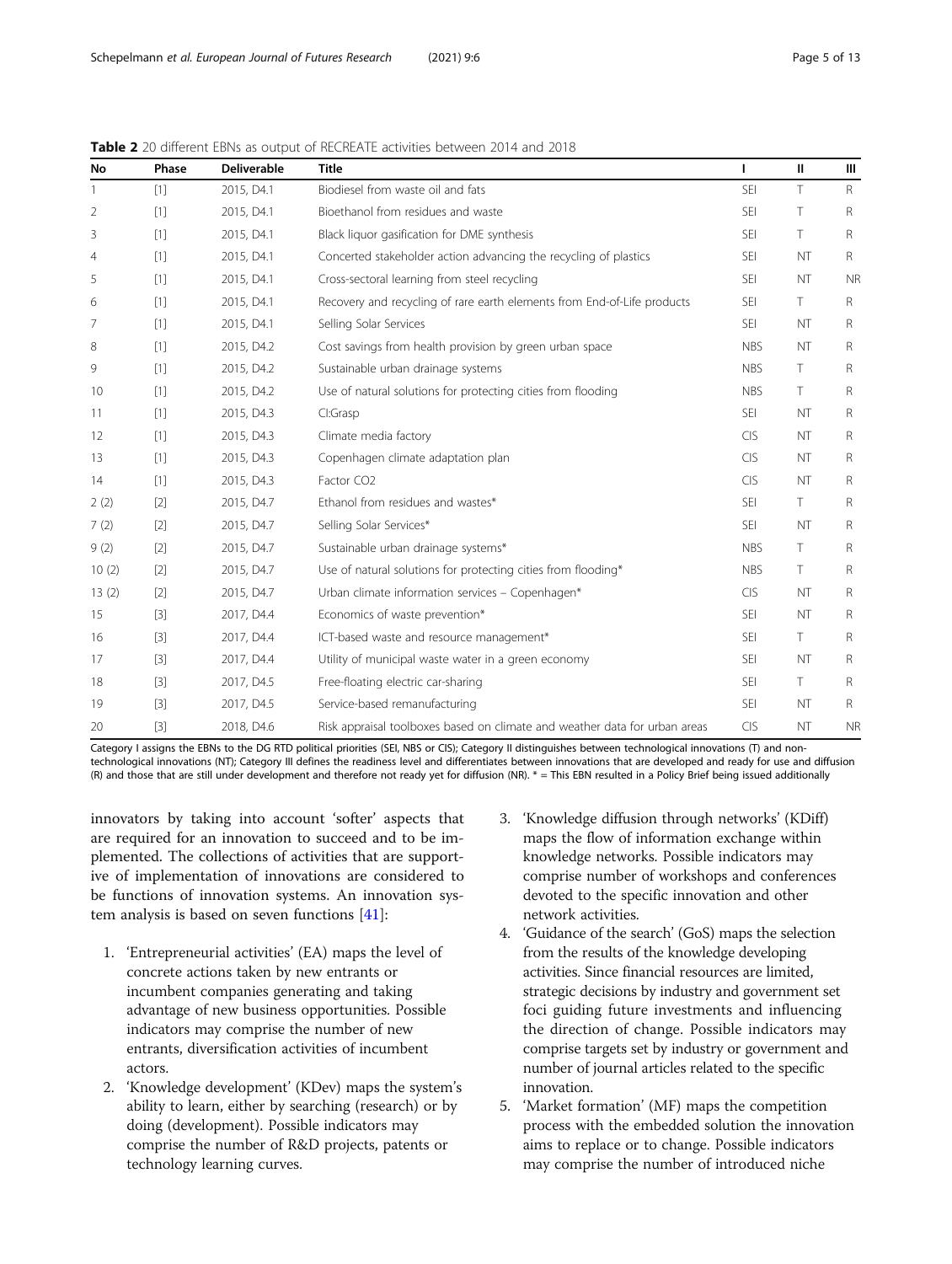markets, specific tax regimes and new environmental standards.

- 6. 'Resource mobilization' (RM) maps the financial and human capital resources that are needed for all the activities within the innovation system. A possible indicator may comprise funds made available for long-term R&D programs.
- 7. 'Creation of legitimacy' (CoL) maps the process of how the specific innovation becomes part of an incumbent regime or even overthrows it. This process is guided by advocacy coalitions, parties with vested interests in 'creative destruction' (Schumpeter). A possible indicator may comprise the rise and growth of interest groups and their lobby actions.

The same framework of system functions was used for all cases both technological and non-technological, though in some cases one or more of the functions would less relevant for the innovation considered (and vice versa). This was particularly true for the social (e.g. Table [2,](#page-4-0) no. 4) and non-technological innovations (e.g. Table [2,](#page-4-0) no. 8) that are related to larger innovation systems, which may or may not include technologies. In these cases, the individual innovation functions served more as thematic sources of inspiration for the author of the narratives than as comparable indicators, and in the end, this did not affect the quality of the individual narratives.

What is obvious from the descriptions of the seven TIS functions is that this innovation system analysis (ISA) framework seeks to develop indicators that enable a research to compare the functioning of various innovation systems, or to follow the historic development of an innovation system [\[41\]](#page-12-0). Furthermore, it was recognized that these system functions are interdependent and influencing each other. The development of one system function may lead to progress on another, thereby stimulating the whole innovation system. Thus, innovations often start with a limited number of functions that pull other system functions [\[41](#page-12-0)]. ISA can describe these 'motors of change' [\[41\]](#page-12-0) and what is furthermore needed to bring the science and technology push motor to a market motor that is eventually required for full market uptake [\[42\]](#page-12-0). This extended assessment of the innovation system was not implemented. A deep dive into each and every case study would undoubtedly have led to more thorough information and understanding of what was needed to bring innovations further, but it would also have overstretched the available resources.

#### Co-development of results

After the goal of developing EBNs had resulted from a number of events, the understanding of an EBN changed

throughout the development process shaped by the continuous exchange with the European Commission. In the following, the stages of the co-development process will be presented and how this influenced the EBN definition. The project team started with the following initial understanding of an EBN:

Evidence-based narratives are convincing stories underpinned by robust findings and data that serve the purpose of assessing potential benefits of investment in innovations that—once scaled up—offer favourable effects on the European socio-economic and environmental systems and can be used by policy makers to justify budget allocations as well as to inspire businesses to invest.

#### Phase 1: selection and development of first 14 EBNs

The first phase of the co-development process, which comprised the selection of cases as well as the development of a first batch of 14 EBNs, was concluded in January 2015. By then, the project consortium had received the comments of the DG RTD on those initial EBNs. From the comments, the project team could draw further insights on essential components of an EBN:

- First, EBNs should focus on emerging innovations that had not yet been discussed by the Commission services.
- Second, EBNs should be based on solid case studies including macro-data, trend analysis and prognoses on economic impacts in comparison to traditional products. These analyses should be based on desktop research as well as on interviews with key stakeholders.
- Third, EBNs should not be restricted to a description of the innovation but include a strong storyline referring to the role of stakeholders, to the decision-making process and financing structures, to barriers as well as success factors (e.g. OBJ-1).

The first set of potential cases that had been compiled was commented upon by the DG RTD, which indicated that it expected a focus on emerging innovations, which were not already known or financed by the Commission. It became clear that the cases themselves were appreciated but that a mere description of these cases and their environmental benefits was considered to be insufficient (e.g. OBJ-2). Ideally, the EBNs were expected to support the hypothesis of a 'green growth' in line with the prevailing political priorities of jobs and growth. DG RTD expected case studies and narratives solidly based on macro-data, with trends, analysis and projections that would justify the assessment of impacts.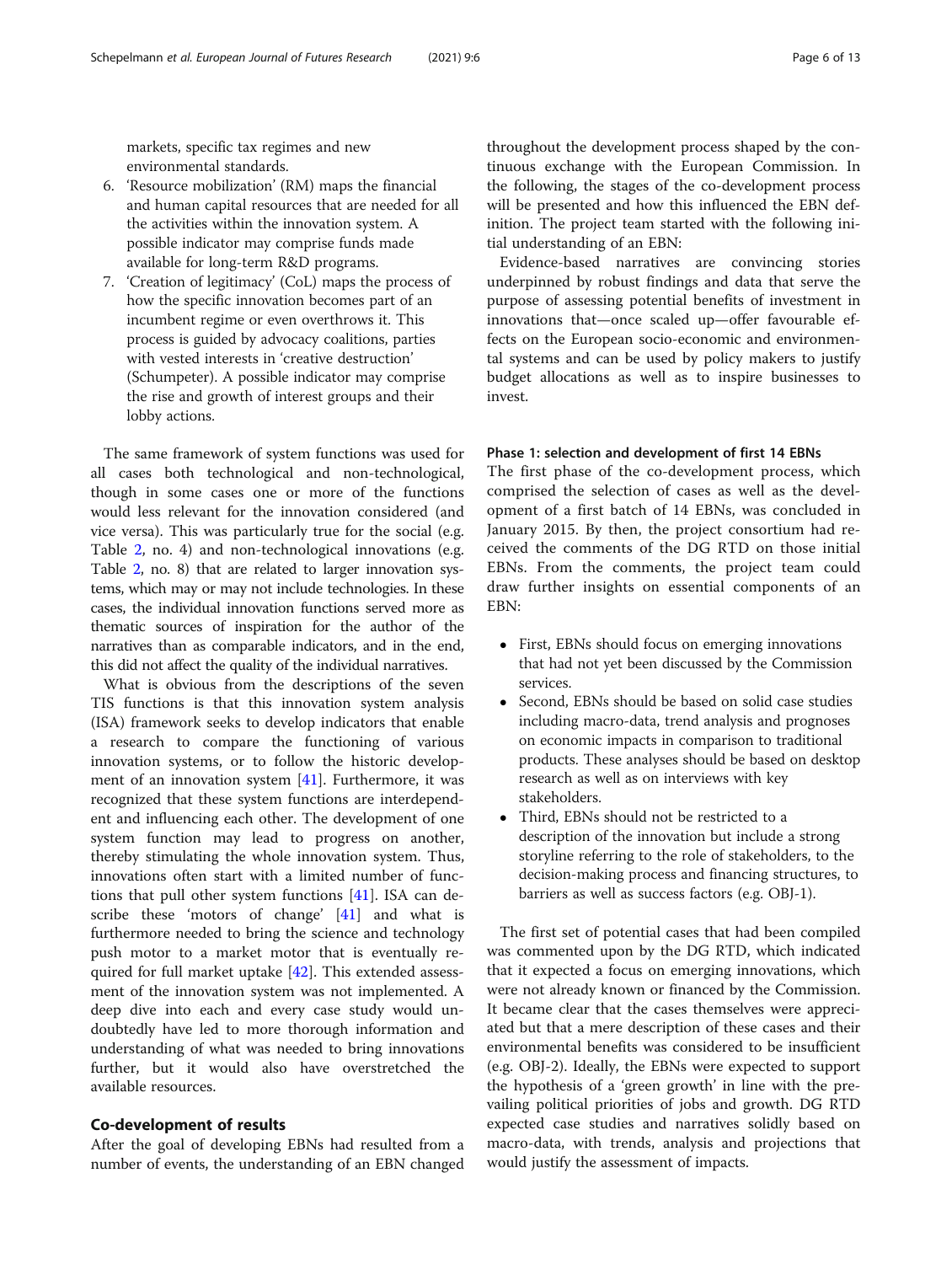#### Phase 2: review of five selected EBNs

The first review of the first 14 EBNs had been rather critical. The Commission commented that the narratives seemed to be simplistic, lacking a systemic approach and containing statements which were not sufficiently backed-up with evidence. The overall added value had been questioned. It had been recommended to broaden the evidence-base also by interviewing stakeholders (OBJ-1). Also, the expectation of policy recommendations was emphasised (OBJ-4).

During the second phase, the project team used those comments to adapt its operating definition of EBNs:

Evidence-based narratives are a tool to develop research and innovation policy recommendations underpinned by triangulated findings and data about selected innovations in the field of societal challenge 5.

Along the recommendation of DG RTD to concentrate on selected EBNs, the RECREATE team revised five EBNs of the first batch accordingly and asked the DG RTD to comment for a second time. The comments, made in March 2015, reflect that most of the initial points made by the commentators were successfully included in the revised versions. However, Commission responses still referred to a lack of systemic analysis and a detailed analysis of barriers and success factors.

Beginning of 2016 after another review, reactions were much more positive. The comments appreciated the density of evidence in terms of (quantitative data) as well as critical analysis. While the Commission stressed the importance of stakeholder opinions, the comments emphasised that in some cases micro level data might be helpful for policy-making. Eventually, the first batch of 14 EBNs was adopted as well as the 5 revised cases.

#### Phase 3: final round of EBN development

In the first half of 2016, a third and final 'round' of EBNs had been produced and reviewed. The general remarks and recommendations were much in line with earlier criticisms: Comments referred to the importance of novelty and originality of the innovation, the concreteness of information as well as to the critical reflection of the proposed innovations with regards to the existing policy framework. Interestingly, the commentators clearly stated that an otherwise strong EBN is allowed to question current policy preferences of the Commission.

This last batch of EBNs met simultaneously critical and positive responses of DG RTD staff, reflecting high and diverse expectations. On the one hand, the EBNs were expected to provide concrete information that can be directly operationalized. On the other hand, they were supposed to put the innovation into the context of macro- and micro-data as well as the complete policy framework. The comments reflect the principle challenge of reducing complexity outlined in the 'Policymaking and uncertainty' section while still meeting the operational objectives of an EBN, e.g. OBJ-1 to OBJ-4.

#### Results

All in all, the RECREATE consortium has produced 20 different EBNs. In order to ensure easy reading and comparability between the cases, a final EBN template has been developed and used for the discussion of each of the narratives. According to this blueprint, the structure of each of the cases comprises the following parts:

- 1. The first section 'the narrative' is a concise overview of the EBN and summarizes the most relevant findings. It assists the reader in capturing logic and content of the following parts. Together with (2), it aims to reflect the first operational objective (OBJ-1).
- 2. The section 'understanding the innovation system' establishes an understanding of the current state of the innovation. It explains the actual object of innovation and describes the actual market penetration.
- 3. Section 'estimation of the investment case' assesses effects that can be expected when the innovation is upscaled to the European level. Indicators considered in the assessment comprise future market sizes, jobs created and environmental and social benefits that could be expected. The section concludes with an outlook on possible investments needed in order to push diffusion. This section largely corresponds to (OBJ-2).
- 4. Section 'innovation system functioning' is based on an analysis of seven different functions of the respective innovation system (OBJ-3). In doing so, the transition management analysis tool of the technology innovation system (TIS) framework is used. The extent to which innovations meet the different functions is represented in a spider diagram.
- 5. If not discussed under TIS, the optional section 'further evidence on the innovation system' gives room for the presentation of additional evidence.
- 6. Based on the function analysis, the section 'policy recommendations' proposes possible actions, DG RTD could implement in order to push diffusion. This selection is understood as a first proposal for policy actions as impetus for further in-depth policy analyses (OBJ-4).

In the retrospective, it is possible to assign the EBN to three different phases in the EBN development that evolved during the years as unplanned result of the codesign and co-development with the European Commission (Table [2](#page-4-0)). Of the 20 EBNs, 12 are systemic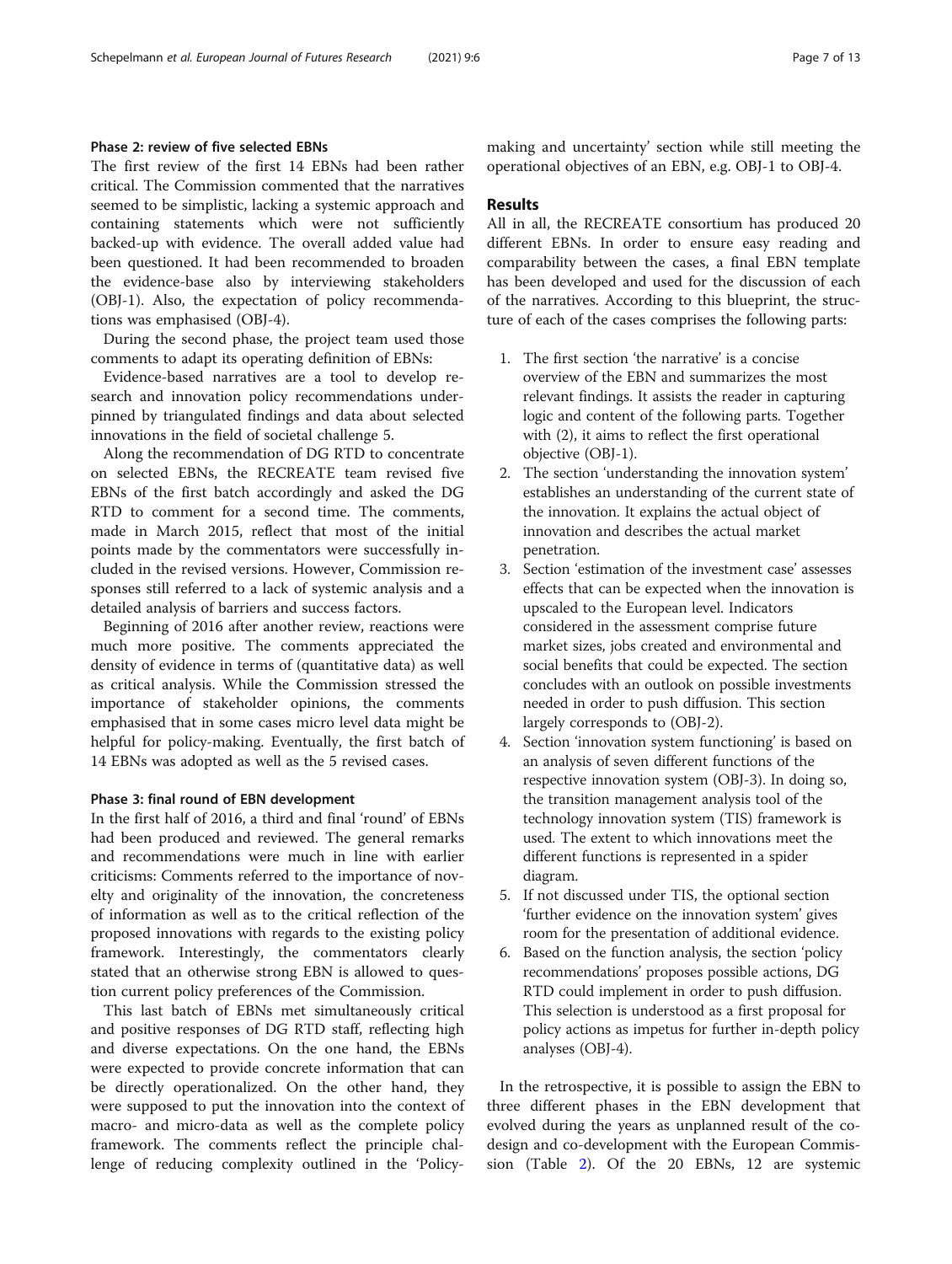innovations fostering a circular economy (SEI), 5 contribute to the creation and establishment of climate information services (CIS) and 3 establish nature-based solutions in cities and regions of Europe (NBS). Eight EBNs are about innovations that are based on the deployment of a certain technology (T), while the other 12 EBNs are related to social innovations with a focus on the organisational challenge of re-combining existing but loose and disconnected elements (NT). Two out of 20 EBNs are not more than concepts of innovations, while 18 EBNs were based at least on pilots or a first stage of market diffusion.

After 4 years of co-development with the DG RTD, the RECREATE consortium presented in total 20 EBNs. Based on the extensive testing, we propose the final definition:

Evidence-based narratives are a systematic approach applying the Technological Innovation System (TIS) Analysis of how to develop stories on emerging innovations each of which are following the same structure and proven heuristics. EBNs are underpinned by triangulated findings and data, and are as such able to serve as a communication tool for research and innovation policy makers assisting them in giving the best possible policy decisions in the context of uncertainty and limited resources.

The team agreed on a set of four practical guidelines for developing a high-quality EBN:

- 1. Select a clear and concise area that is micro and concrete enough to reach tangible results but not too small to prevent conclusions for up-scaling.
- 2. Provide evidence especially from direct interaction and interviews with key stakeholders, since the Commission often lacks bottom-up microevidence.
- 3. Ensure both economic and environmental evidence, increasing salience for inter-service consultations.
- 4. Be aware of not duplicating what is known and covered in other R&I programs or related research.

#### Example of an EBN

To exemplify, EBN no. 13 describes innovations within the field of urban climate information services using the case of Copenhagen as its background (Table [2](#page-4-0)). This EBN was one of the original 14 EBNs and prompted by the Commission's adoption of a 'climate service agenda'. Following a review of the first version by relevant stakeholders and experts from the Commission, a request was issued for further triangulation including additional evidence specifically with respect to the investment case and interactions with relevant stakeholders. Based

thereof, an advanced EBN was developed, its results ultimately disseminated at several conferences and through a policy brief. The development of EBN no. 13 was parallel to the preparation of the 'European research and innovation roadmap for climate services', published by the Directorate-General of Research and Innovation in 2015, and hence the evidence was shared with the Commission's Expert Group in this regard. This narrative focused on what is now part of several Missions in Horizon Europe: the use of climate information services to facilitate climate resilient urban planning—taking Copenhagen as the example and with a secondary focus on nature-based solutions and on how to enable robust cost-benefit analyses for optimizing environmental, social, cultural and economic benefits of planned investments. At its core, a software tool (technical innovation) was developed to facilitate the screening of flood risk by integrating different sources of information in a spatially explicit form, e.g. present and future climate data, urban topography, dynamical flood modelling and socioeconomic factors. This innovation was instrumental in bringing together different administrative areas and competences in a different way (fostering additional social innovation), and in coordinating the necessary funds for implementing the overall Copenhagen Climate Adaptation, which has been hailed as one of the most ambitious in the world. The following summarizes the status of the seven innovation system functions formulated with the subjective score awarded by the EBN author in brackets:

Entrepreneurial activities (3): A plethora of research and development activities already exist academically and commercially, but large-scale demonstration is largely absent.

Knowledge development (2): Despite obvious needs, the current knowledge on climate change impacts—and how to adapt in an efficient and sustainable way—at the urban scale is lacking. Further climate and socioeconomic research is needed, and there are critical challenges of data availability.

Knowledge diffusion (5): Dissemination through local, European and global networks is very efficient, the city of Copenhagen itself is a very active player and already collaborating with several cities in the world, including New York.

Guidance of the search (4): The issue of climate adaptation is high on the political agenda; there are many supporting and funded activities under various Horizon 2020 (ongoing and planned) and at the Member State level.

Market formation (2): Effective, standalone business models are weak or altogether missing, large dependence on public funding and policy interventions for adoption and scaling.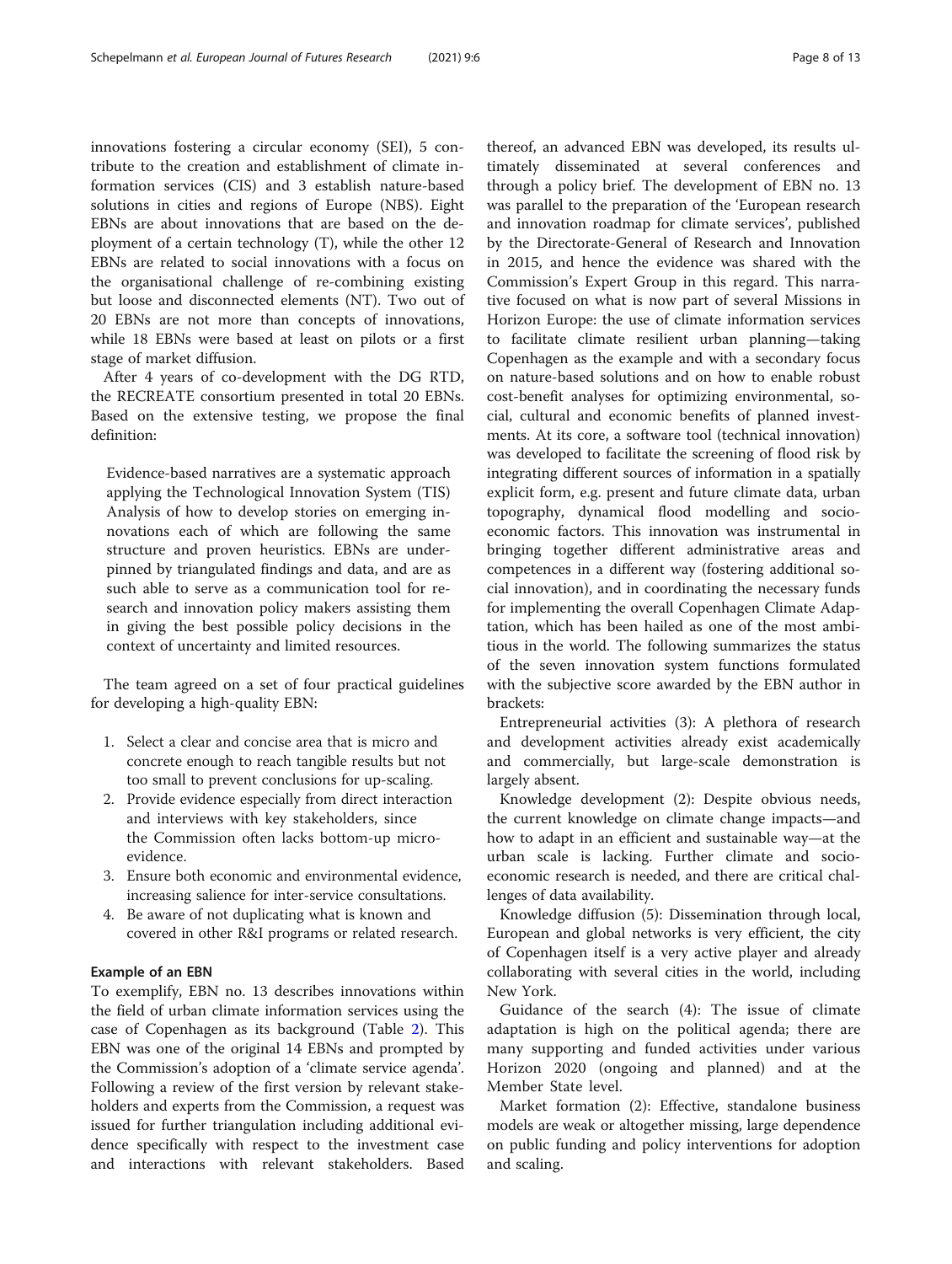Resources mobilization (2): Public sources dominate (academic research), so far innovation and product development in this field is not very attractive for private investors but this picture might be changing.

Creation of legitimacy (1): Despite positive results from several cities, there is considerable concern amongst policymakers about the validity of climate projections and the value of analyses based thereof at the urban scale, including cost-benefit analysis. A formal mechanism for creation of legitimacy and quality assurance is (still) critically needed.

Some of the policy recommendations derived from the above were (1) to develop new and existing financing models; (2) to sustain long-term investments in research and development; (3) to set up city-scale demonstrators and generate real market cases, narratives and best practices; (4) to stimulate co-production and codevelopment with stakeholders and companies, effectively bridging the gap to academy; (5) and to define standards for, e.g. climate service provision.

#### Policy recommendations

In the following, we summarize some of the main findings from the 11 most advanced EBNs produced in phases 2 and 3 of the EBN development, including the abovementioned no. 13/Urban climate information services. Here, stakeholder consultations play a critical role both in terms of providing and confirming, the evidence collected. It should be further mentioned that in the case of seven of those 11 EBNs, the RECREATE consortium has issued a formal policy brief, presenting its central findings, including the associated policy recommendations.

We compiled the policy recommendations from the different EBNs and linked them to the relevant TIS functions based on recommendations found within the individual narratives and/or a post-assessment of the content carried out by the authors. The result is shown in Table 3.

All 86 policy recommendations mentioned in all 11 EBNs focus on the role of governments and/or the EU

| <b>Table 3</b> Number of policy recommendations given per TIS |  |  |
|---------------------------------------------------------------|--|--|
| function across 11 comparable EBNs                            |  |  |

| <b>TIS function</b>                | Number of policy<br>recommendations |
|------------------------------------|-------------------------------------|
| 1. Entrepreneurial activities (EA) | 2                                   |
| 2. Knowledge development (KDev)    | 10                                  |
| 3. Knowledge diffusion (KDiff)     | 9                                   |
| 4. Guidance of the search (GoS)    | 15                                  |
| 5. Market formation (MF)           | 12                                  |
| 6. Resources mobilization (RM)     | 23                                  |
| 7. Creation of legitimacy (CoL)    | 15                                  |

in supporting the innovation system and/or lift barriers related to one of the seven innovation functions. The overview (Table 3) indicates that the need for increased entrepreneurial activities (EA) is only suggested twice, which is perhaps not so surprising, since the concept of a narrative underpinned by evidence (data) implicitly suggests that entrepreneurial activities have already taken place in some form. Similarly, resources mobilization (RM) is linked with the highest number of policy recommendations (23; 'Sustained long-term investments in both applied and basic research within a number of different areas'). RM is key for the development of any innovation system, in particular in their early stages [[41\]](#page-12-0). Guidance of the search (GoS) ('Robust regulatory frameworks to increase trust and formation of transparent markets') and creation of legitimacy (CoL), which are linked with the second-highest number of policy recommendations (15) across different innovation systems, are crucial for innovation system development as well [[41](#page-12-0)]. These systems are either helping to form favourable market conditions or creating widespread support for an innovation to take place (and consequently guaranteeing continuing resources mobilization). As such, the policy recommendations derived from the 11 EBNs seem in general to provide appropriate advice concerning the further development of the innovations.

The TIS function assessment is summarized in scores ranging from 'strongly underdeveloped' (0) to 'strongly developed' (5). All scores are compiled in a spider diagram. In the context of the present EBNs however, these scores were not allocated on the basis of a strict quantitative assessment of chosen indicators, but mere judgement by the authors on the basis of the evidence collected from literature and the interviews undertaken. As a result, it is in this case not immediately possible to compare scores across EBNs. That said, visual inspection (not shown) reveals that the four functions leading to the most policy recommendations across all the 11 EBNs are also the ones most often judged to be (very) weakly developed: GoS, MF, RM and CoL. In each instance, at least 5 (half or more) of the EBNs indicated that these functions were poorly developed.

Lastly, to assert whether information about the real state of an innovation system could be consistently extracted from an EBN, Fig. [1](#page-9-0) compares three of the case studies, representing innovation in the expected early (no. 13/Urban climate information services), intermediate (no. 7/Selling solar services) and late (no. 16/ICTbased waste and resource management) stages of their development.

Disregarding a direct comparison of the scores, the early stage innovation is clearly characterized by high variation between the levels of development (from 1 to 5), followed by the intermediate level innovation,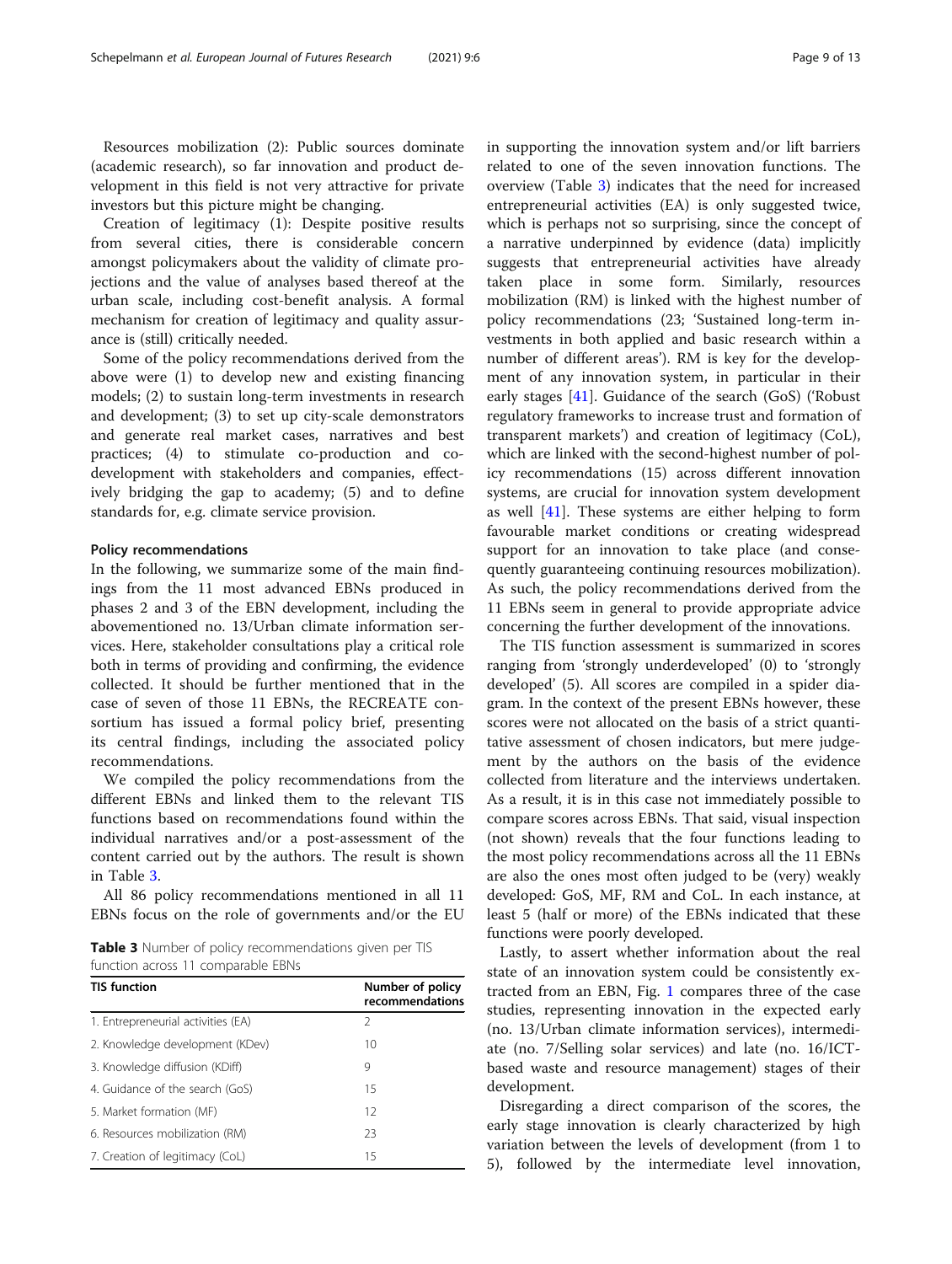<span id="page-9-0"></span>

whereas the innovation system functions related to the late stage innovation with the sole exception of RM scores between 3 and 4 consistently. Further, in the case of the early stage innovation, the least developed functions seem to be close to market, which seems appropriate.

#### Discussion

The potential use of the EBNs lies in the hands of the European Commission. The responses to the various EBNs therefore constitutes direct intelligence regarding the expectations of the Commission and the intended purposes. Analysing their reactions and their comments therefore lead to recommendations for next generation of EBNs.

First reactions from DG RTD indicate that it is welcomed by policy-makers as an advancement in the science-policy dialogue. In September 2016, the approach had been introduced at the International Sustainability Transitions conference (IST) [\[43](#page-12-0)] to receive complementary comments from science for further improving the methodology. In parallel to the presentation at the IST, results of this research had also been introduced on September 7, 2016 in Bratislava at the conference Transition to the Green Economy (T2gE) of the Slovak Presidency of the Council of the European Union [[44\]](#page-12-0). Furthermore, the RECREATE consortium received an invitation to prepare the EBN cases for a presentation at the 'Global SCP Clearing House' as part of the 10YFP programme of the United Nations, because EBNs were considered to be 'useful' and 'welcome'.

Interestingly, much of the EBN work was aimed at using the System Innovation logic of assessing the 7

TIS-functions. This was chosen to come to a uniform set up of the work and the reports, but also to guide the authors towards well-founded policy recommendations. Remarkably, though, the Commission did not comment on the TIS approach nor on the usefulness and strengths of the policy recommendations. This might hint at the fact that the well-structured EBNs providing bottom-up evidence, already served the purpose of the Commission. However, even though their potential added value had been appreciated, it had been recognized that the exploitation of the potential would be restricted by limited attention capacities of the staff who is absorbed by the daily routine of administering projects and dossiers.

In late 2017, at the end of the EBN task, the authors developed an evaluation questionnaire that was sent out to the RECREATE members from science and industry in order to collect feedback on the usefulness and quality perception of EBNs as a tool for policy-making. All 18 respondents agreed that EBNs could be a helpful tool for EU research programming, e.g. by reducing complexity and structuring.

The RECREATE members from science as well as from industry appreciated the usefulness of EBNs in many respects. The joint evaluation emphasised that the EBN approach is not a methodology by itself, but an effective framework of using TIS analysis for deriving policy recommendations by contextualizing the analysis of seven TIS functions into a discussion of potential innovation impacts. There had been consensus in the RECREATE network that the policy recommendations could not have been developed without a guided process of co-development—and doing this in the form of an EBN exercise has strong advantages.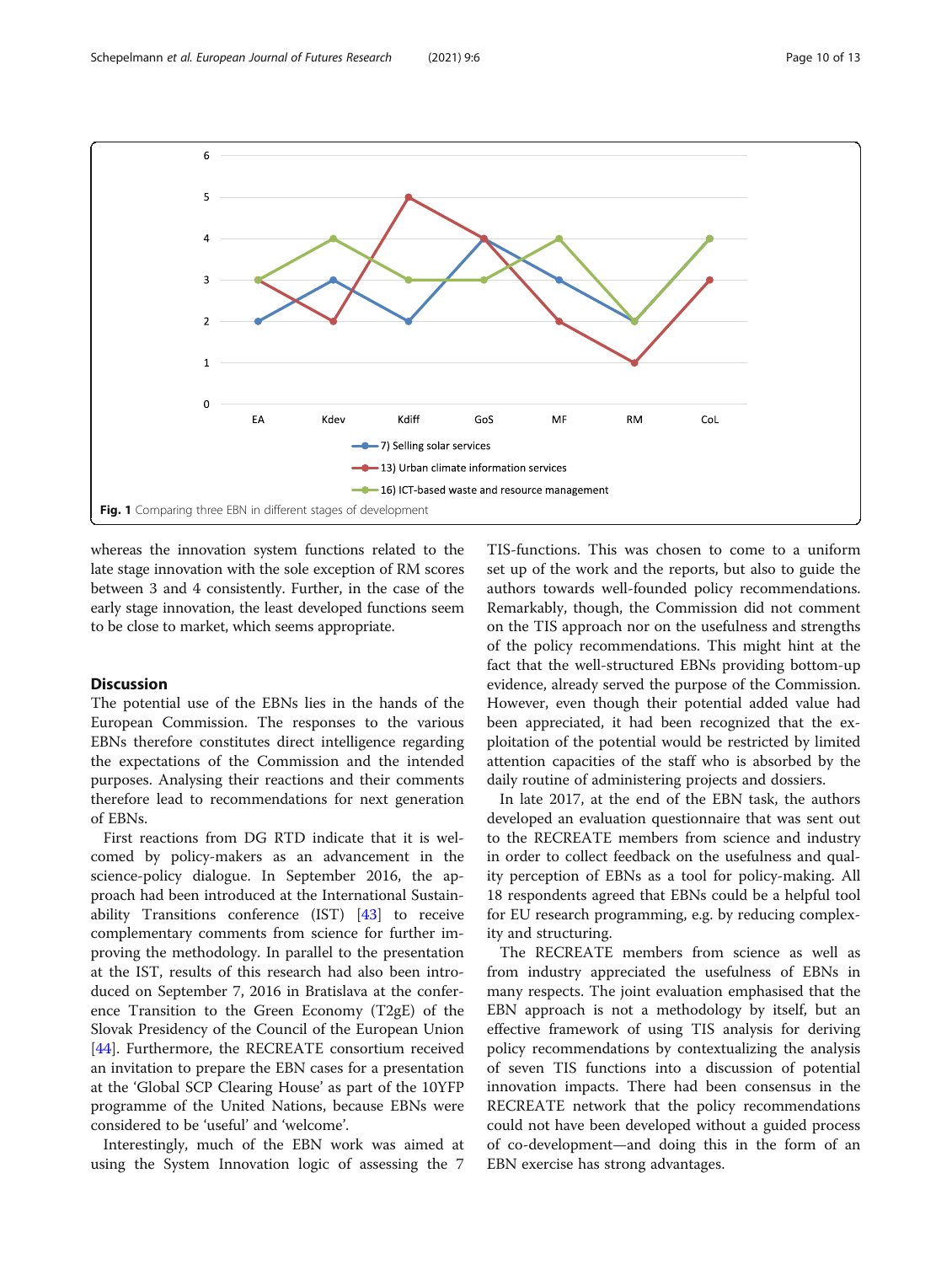#### Conclusion

EBNs deal on the basis of relatively few data with future guidance in instable globally connected systems subject to a potentially infinite number of influencing factors. As they contain high degrees of uncertainty and assumptions, the construction of EBNs is based on an interdisciplinary theoretical approach: the RECREATE researchers followed conclusions of cognitive science for decision-making under the condition of uncertainty aiming at simple 'rules of thumb'. Furthermore, the authors unfolded the potential of narratives for creating meaning and order by dealing with the complexity of the cases.

Independently and after the RECREATE project, DG RTD commissioned research on Radical Innovation Breakthroughs (RIB) for preparing Horizon Europe's implementation [\[45\]](#page-12-0). In contrast to RECREATE's approach of selecting relevant innovation in an iterative process with DG RTD, the RIB research team implemented an automated survey of recent scientific and technical literature, which had been filtered through panels of experts and combined with analysis of other foresight projects. Instead of analysing the functions of the TIS framework, the identified RIB had been screened for their potential impact on future global value creation, and assessed in terms of maturity, long-term diffusion potential and relative strength of the EU in research and innovation.

By making use of EBNs, the discussion of wellstructured and easy-to-read micro and local innovation cases can be systematically embedded into the discussion of the orientation of an overlying political macro situation. This is helpful for arriving at 'rules of thumb' policy recommendations. The process of triangulation combines the discussion of TIS functions within the overall EBN framework with stakeholder interviews. This approach enables the development of general policy recommendations by basing it on actual micro and local evidence. This evidence-based framing creates an actual added value for policy making, especially in terms of awareness raising, knowledge sharing and building plausible chains of arguments. In this respect, EBNs have proven to be helpful in all contexts whenever quantitative assessments are not possible, as for example in the case of weak signal identification (no data and knowledge available) or complex model application in specific problem contexts (very particular data and knowledge available). Ultimately, basing policy and research on actual experiences on the ground is helpful in providing sound roadmaps and policies.

Throughout the evolution of EBNs, the relation to the European Commission's standard impact assessment (IA) had been considered. At this point of EBN development, EBNs and IAs fulfil different roles in policy and innovation cycles. While IAs assess the impacts of certain policy options, EBNs assess policy pathways to innovations that may lead to certain impacts. If then, the purpose of EBNs is to support the development of sound research policies, the collection of EBNs should represent the programming area activities in an adequate way; therefore, the selection of potential innovations and their socio-economic framing (e.g. jobs and growth) becomes a critical issue.

EBNs belong to forward-looking activities at the interface of science and policy-making. They serve as heuristics that can provide orientation in a situation characterized by complexity and uncertainty: 'Narratives reduce complexity, create a basis for current and future-oriented action plans, are a foundation for the co-operation between actors, and support reliability of expectations'  $(46)$  $(46)$  $(46)$ , p. 84).

In contrast, quantitative storytelling (QST) [[47,](#page-12-0) [48](#page-12-0)] aims at using quantitative evidence 'via negativa' ([\[49](#page-12-0)], p.781), by testing existing narratives and framing in policy-making. QST aims a falsification of assumptions on feasibility, viability and desirability of expected results of existing narratives and policy frames with the aim of identifying knowledge gaps. While QST aims at deconstructing existing narratives, the EBN framework is about the co-development and consolidation of new ones. With this constructive connotation, they are a strategy tool to support decision making within strategic management  $[50]$  $[50]$  and boundary object  $[39]$  $[39]$  meant to improve processes of translation and knowledge integration between scientists and policy-makers. Especially the link to research and innovation policy has a strong transformative connotation. The approach could be relevant not only for transformative and transition science but also for governmental and non-governmental decision-makers by providing a knowledge-based framework for potentially transformative policy-advice.

The proposed EBN method applies modern approaches of logical reasoning. Learning from examples and standardised input from various stakeholders can underpin policy advice in a suitable way and therefore may shape and support policy-making.

Science can provide methodologies, which allow to select and structure information. If this is being undertaken in a reliable and transparent way, it is beneficial for societal development and policy-making. The in-depth analysis of 20 case studies has shown how a systematic method can create a salient evidence base for (research) policy interventions. Our optimistic conclusion is that even under the condition of complexity, high uncertainty and fragmented evidence, i.e. quantitative and qualitative data from sources of distinct reliability, advice to decision making is possible, without compromising scientific standards. The EBN as an approach to evidence-based policy advice will need further development and testing, but the evidence presented in this paper seem to justify further exploration of our approach.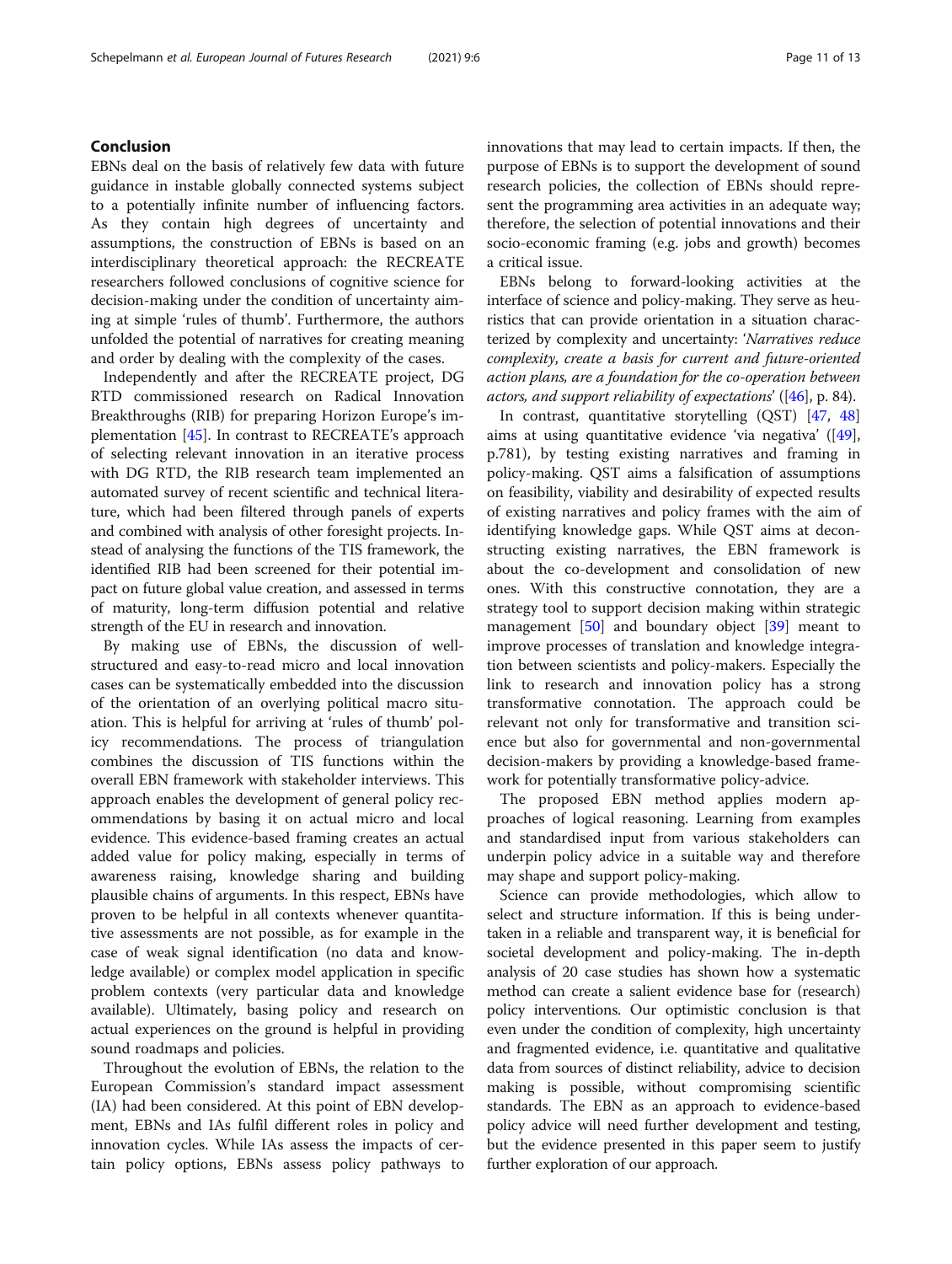#### <span id="page-11-0"></span>Supplementary Information

The online version contains supplementary material available at [https://doi.](https://doi.org/10.1186/s40309-021-00175-2) [org/10.1186/s40309-021-00175-2.](https://doi.org/10.1186/s40309-021-00175-2)

| Additional file 1.<br>. |  |
|-------------------------|--|
|-------------------------|--|

#### Acknowledgements

We acknowledge generous financial support by the Wuppertal Institute for Climate, Environment and Energy for the open access publication.

#### Authors' contributions

PS conceived the idea and managed the creation of this publication. PS and KA developed and wrote the theoretical embedding into narrative theory. SF, MD, LK, JK and TB were authors of 11 out of 20 EBNs, as such TB, MD and SF performed the analyses of the EBN work and wrote the interpretation of results. PS concluded with the discussion. All authors contributed to the text and read and approved the final version of the manuscript. The EBN work package of the RECREATE project was led by SF.

#### Funding

The article presents results of the RECREATE project, which had been funded under the Horizon 2020 EU framework programme for research and innovation. The authors gratefully acknowledge the funding as well as the role and collaborative spirit of the General Directorate for Research and Innovation (DG RTD) of the European Commission in the co-design and codevelopment of the research as elaborated in the article. Open Access funding enabled and organized by Projekt DEAL.

#### Availability of data and materials

The publication includes three cases of evidence-based narratives, which were developed according to the method outlined in the article (Additional file 1). The other 17 cases analysed in the RECREATE project are available from the corresponding author on reasonable request.

#### **Declarations**

Ethics approval and consent to participate

Not applicable.

#### Consent for publication

Not applicable.

#### Competing interests

The authors declare that they have no competing interests.

#### Author details

<sup>1</sup>Wuppertal Institute for Climate, Environment and Energy, Döppersberg 19, 42103 Wuppertal, Germany. <sup>2</sup>Wuppertal Institute for Climate, Environment and Energy, Neue Promenade 6, 10178 Berlin, Germany. <sup>3</sup>Technical University of Denmark, DTU Management, Produktionstorvet, DK-2800 Kgs, Lyngby, Denmark. <sup>4</sup>Netherlands Organisation for Applied Scientific Research TNO, Anna van Buerenplein 1, 2595 Den Haag, DA, Netherlands. <sup>5</sup>Potsdam Institute for Climate Impact Research, Telegraphenberg A 31, 14473 Potsdam, Germany. <sup>6</sup>Centre for Transformation Research and Sustainability, Wuppertal, Germany.

# Received: 6 September 2019 Accepted: 10 May 2021

#### References

- 1. Gigerenzer G (2014) Risk savvy: how to make good decisions. Viking, New York
- 2. Kahn A, Wiener AJ (1967) The Year 2000: a framework for speculation on the next thirty-three years. Macmillan, New York
- Durance P, Michel Godet M (2010) Scenario building: uses and abuses. Technol Forecast Soc Change 77(9):1488–1492. [https://doi.org/10.1016/j.](https://doi.org/10.1016/j.techfore.2010.06.007) [techfore.2010.06.007](https://doi.org/10.1016/j.techfore.2010.06.007)
- 4. Bruckner T, Petschel-Held G, Tóth FL, Füssel HM, Helm C, Leimbach M, Schellnhuber HJ (1999) Climate change decision-support and the tolerable

windows approach. Environ Model Assess 4(4):217–234. [https://doi.org/10.1](https://doi.org/10.1023/A:1019076603956) [023/A:1019076603956](https://doi.org/10.1023/A:1019076603956)

- 5. Aubin JP (2009) Viability theory. Birkhäuser, Basel. [https://doi.org/10.1007/](https://doi.org/10.1007/978-0-8176-4910-4) [978-0-8176-4910-4](https://doi.org/10.1007/978-0-8176-4910-4)
- 6. Keeney RL, Raiffa H (1976) Decisions with multiple objectives: preferences and value tradeoffs. Cambridge University Press, New York
- 7. Wang YM, Yang JB, Xu DL (2006) Environmental impact assessment using the evidential reasoning approach. EJOR 174(3):1885–1913. [https://doi.org/1](https://doi.org/10.1016/j.ejor.2004.09.059) [0.1016/j.ejor.2004.09.059](https://doi.org/10.1016/j.ejor.2004.09.059)
- 8. Aamodt A, Plaza E (1994) Case based reasoning: foundational issues, methodological variations and system approaches. AI Commun 1(7):39–59
- 9. Toulmin S (1953) The philosophy of science. Hutchinson House, London 10. Toulmin S (2003) The uses of argument, 2nd edn. Cambridge University
- Press, Cambridge. <https://doi.org/10.1017/CBO9780511840005> 11. Gigerenzer G, Todd PM (2001) Simple heuristics that make us smart. Oxford
- Univ. Press, Oxford 12. Gigerenzer G, Gaissmaier W (2011) Heuristic decision making. Annu Rev
- Psychol 62(1):451–482. <https://doi.org/10.1146/annurev-psych-120709-145346>
- 13. Gigerenzer G (2008) Gut feelings: the intelligence of the unconscious. Penguin Group, London
- 14. Jones MD, McBeth MK, Shanahan EA (2014) Introducing the narrative policy framework. In: Jones MD, Shanahan EA, McBeth MK (eds) The science of stories: applications of the narrative policy framework. Palgrave MacMillian, New York, pp 1–25
- 15. Fisher WR (1989) Human communication as narration: toward a philosophy of reason, value, and action (Studies in Rhetoric/Communication). Univ. of South Carolina Pr, Columbia
- 16. Koschorke A (2012) Wahrheit und Erfindung: Grundzüge einer allgemeinen Erzähltheorie. S. Fischer, Frankfurt am Main.
- 17. MacIntyre AC (1981) After virtue: a study in moral theory. University of Notre Dame Press, Notre Dame / Ind
- 18. Bruner J (1990) Acts of meaning. Harvard Univ. Press, Cambridge, Mass
- 19. Gadinger F, Jarzebski S, Yildiz T (eds) (2014) Politische Narrative: Konzepte Analysen – Forschungspraxis. Springer Fachmedien Wiesbaden GmbH, Wiesbaden. <https://doi.org/10.1007/978-3-658-02581-6>
- 20. MacIntyre A (1977) Epistemological crises, dramatic narrative and the philosophy of science. Monist 60(4):453–472. [https://doi.org/10.5840/](https://doi.org/10.5840/monist197760427) [monist197760427](https://doi.org/10.5840/monist197760427)
- 21. Bruner J (1988) Research currents: life as narrative. Language Arts 65(6): 574–583
- 22. Bruner J (1991) The narrative construction of reality. Crit Inq 18(1):1–21. <https://doi.org/10.1086/448619>
- 23. Gare AE (1998) MacIntyre, narratives, and environmental ethics. Environmental Ethics 20(1):3–21. [https://doi.org/10.5840/enviroethics1](https://doi.org/10.5840/enviroethics199820142) [99820142](https://doi.org/10.5840/enviroethics199820142)
- 24. Lakoff RT (2003) Narrative in the construction of social and political identity. In: Tannen D, Alatis JE (eds) Georgetown University Round Table on Languages and Linguistics 2001. Georgetown University Press, Washington, pp 235–246
- 25. Schechtman M (2007) Stories, lives, and basic survival: a refinement and defense of the narrative view. R Inst Philos Suppl 60:155–178. [https://doi.](https://doi.org/10.1017/S1358246107000082) [org/10.1017/S1358246107000082](https://doi.org/10.1017/S1358246107000082)
- 26. Speight A (2011) Arendt on narrative theory and practice. Coll Lit 38(1):115–130 27. Richardson L (1990) Narrative and sociology. J Contemp Ethnogr 19(1):116–
- 135. <https://doi.org/10.1177/089124190019001006> 28. Bubenzer DL, West JD, Boughner SR (1994) Michael White and the narrative
- perspective in therapy. Fam J 2(1):71–83. [https://doi.org/10.1177/10664](https://doi.org/10.1177/1066480794021017) [80794021017](https://doi.org/10.1177/1066480794021017)
- 29. Riessman CK (2008) Narrative methods for the human sciences. Sage, Thousand Oaks, Calif
- 30. Currie M (2011) Postmodern narrative theory. Palgrave Macmillan, Hampshire. <https://doi.org/10.1007/978-1-137-26812-9>
- 31. Morgan MS (2017) Narrative ordering and explanation. Stud Hist Phil Sci 62(2017):86–97. <https://doi.org/10.1016/j.shpsa.2017.03.006>
- 32. Morgan MS, Wise MN (2017) Narrative science and narrative knowing. Introduction to special issue on narrative science. Stud Hist Phil Sci 62:1–5. <https://doi.org/10.1016/j.shpsa.2017.03.005>
- 33. Veland S, Scoville-Simonds M, Gram-Hanssen I, Schorre AK, El Khoury A, Nordbø MJ, Lynch AH, Hochachka G, Bjørkan M (2018) Narrative matters for sustainability: the transformative role of storytelling in realizing 1.5 C futures. Curr Opin Environ Sustain 31(2018):41–47. [https://doi.org/10.1016/j.cosust.2](https://doi.org/10.1016/j.cosust.2017.12.005) [017.12.005](https://doi.org/10.1016/j.cosust.2017.12.005)